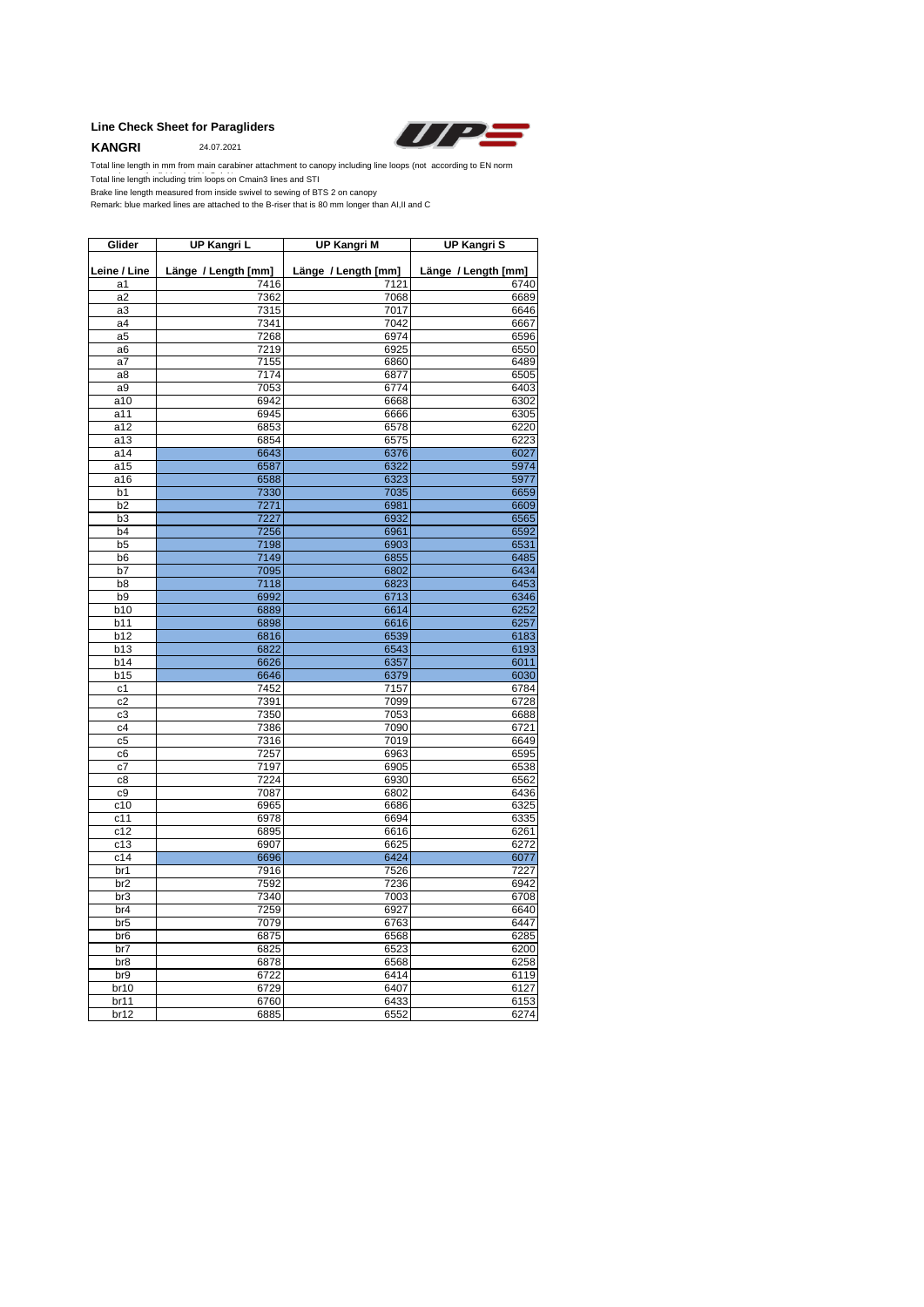## Single Line Lengths S

| Name           | 3d Length | Extra  |     | Loops length Cutting length Material | Colour |   | Line loop support Loops on maillons |
|----------------|-----------|--------|-----|--------------------------------------|--------|---|-------------------------------------|
| a1             | 363       |        | 130 | 493 8000U-090                        | Red    |   |                                     |
| a2             | 312       |        | 130 | 442 8000U-070                        | Red    |   |                                     |
| a3             | 300       |        | 130 | 430 8000U-070                        | Red    |   |                                     |
| a4             | 325       |        | 130 | 455 8000U-090                        | Red    |   |                                     |
| a5             | 307       |        | 130 | 437 8000U-090                        | Red    |   |                                     |
|                | 260       |        | 130 | 390 8000U-070                        | Red    |   |                                     |
| a6             | 272       |        | 130 |                                      |        |   |                                     |
| a7             |           |        |     | 402 8000U-070                        | Red    |   |                                     |
| a8             | 289       |        | 130 | 419 8000U-070                        | Red    |   |                                     |
| a9             | 821       |        | 130 | 951 8000U-070                        | Red    |   |                                     |
| a10            | 196       |        | 130 | 326 8000U-050                        | Red    |   |                                     |
| a11            | 200       |        | 130 | 330 8000U-050                        | Red    |   |                                     |
| a12            | 199       |        | 130 | 329 8000U-050                        | Red    |   |                                     |
| a13            | 202       |        | 130 | 332 8000U-050                        | Red    |   |                                     |
| a14            | 620       |        | 130 | 750 8000U-050                        | Red    |   |                                     |
| a15            | 567       |        | 130 | 697 8000U-050                        | Red    |   |                                     |
| a16            | 571       |        | 130 | 701 8000U-050                        | Red    |   |                                     |
|                |           | 0      |     | 0                                    |        |   |                                     |
| A1             | 1634      |        | 200 | 1834 8000U-130                       | Red    | + |                                     |
| A <sub>2</sub> | 1603      |        | 200 | 1803 8000U-130                       | Red    | + |                                     |
| A3             | 1528      |        | 200 | 1728 8000U-130                       | Red    | + |                                     |
| A4             | 1457      |        | 200 | 1657 8000U-130                       | Red    | + |                                     |
| A <sub>5</sub> | 525       |        | 130 | 655 8000U-070                        | Red    |   |                                     |
| A6             | 1453      |        | 130 | 1583 8000U-050                       | Red    |   |                                     |
|                |           |        |     |                                      |        |   |                                     |
|                |           | 0      |     | 0                                    |        |   |                                     |
| Amain          | 4240      |        | 260 | 4500 DC 200                          | Red    |   |                                     |
| Amain2         | 4267      |        | 260 | 4527 DC 200                          | Red    |   |                                     |
| Al             | 1017      |        | 130 | 1147 8000U-090                       | Red    | + |                                     |
|                |           | 0      |     | 0                                    |        |   |                                     |
| Amain3         | 4060      |        | 260 | 4320 8000U-130                       | Red    |   |                                     |
|                |           | 0      |     | 0                                    |        |   |                                     |
| b1             | 352       |        | 130 | 482 8000U-090                        | Red    |   |                                     |
| b <sub>2</sub> | 300       |        | 130 | 430 8000U-070                        | Red    |   |                                     |
| b <sub>3</sub> | 285       |        | 130 | 415 8000U-070                        | Red    |   |                                     |
| b4             | 312       |        | 130 | 442 8000U-090                        | Red    |   |                                     |
| b <sub>5</sub> | 296       |        | 130 | 426 8000U-090                        | Red    |   |                                     |
| b6             | 250       |        | 130 | 380 8000U-070                        | Red    |   |                                     |
| b7             | 261       |        | 130 | 391 8000U-070                        | Red    |   |                                     |
| b8             | 282       |        | 130 | 412 8000U-070                        | Red    |   |                                     |
| b9             | 765       |        | 130 | 895 8000U-070                        | Red    |   |                                     |
| <b>b10</b>     | 173       |        | 130 | 303 8000U-050                        | Red    |   |                                     |
| b11            | 182       |        | 130 | 312 8000U-050                        | Red    |   |                                     |
| <b>b12</b>     | 178       |        | 130 | 308 8000U-050                        | Red    |   |                                     |
| <b>b13</b>     | 185       |        | 130 | 315 8000U-050                        | Red    |   |                                     |
| <b>b14</b>     | 602       |        | 130 | 732 8000U-050                        | Red    |   |                                     |
| <b>b15</b>     | 534       |        | 130 | 664 8000U-050                        | Red    |   |                                     |
|                |           |        |     |                                      |        |   |                                     |
|                |           | $\cup$ |     | 0                                    |        |   |                                     |
| <b>B1</b>      | 1557      |        | 200 | 1757 8000U-130                       | Red    | + |                                     |
| B <sub>2</sub> | 1529      |        | 200 | 1729 8000U-130                       | Red    | + |                                     |
| B <sub>3</sub> | 1462      |        | 200 | 1662 8000U-130                       | Red    | + |                                     |
| B4             | 1401      |        | 200 | 1601 8000U-130                       | Red    | + |                                     |
| B5             | 499       |        | 130 | 629 8000U-070                        | Red    |   |                                     |
| B6             | 1430      |        | 130 | 1560 8000U-050                       | Red    |   |                                     |
|                |           | 0      |     | 0                                    |        |   |                                     |
| <b>Bmain</b>   | 4169      |        | 260 | 4429 DC 200                          | Red    |   |                                     |
| Bmain2         | 4194      |        | 260 | 4454 DC 200                          | Red    |   |                                     |
| BI             | 1006      |        | 130 | 1136 8000U-090                       | Red    | + |                                     |
|                |           | 0      |     | 0                                    |        |   |                                     |
| Bmain3         | 3991      |        | 260 | 4251 8000U-130                       | Red    |   |                                     |
|                |           |        |     |                                      |        |   |                                     |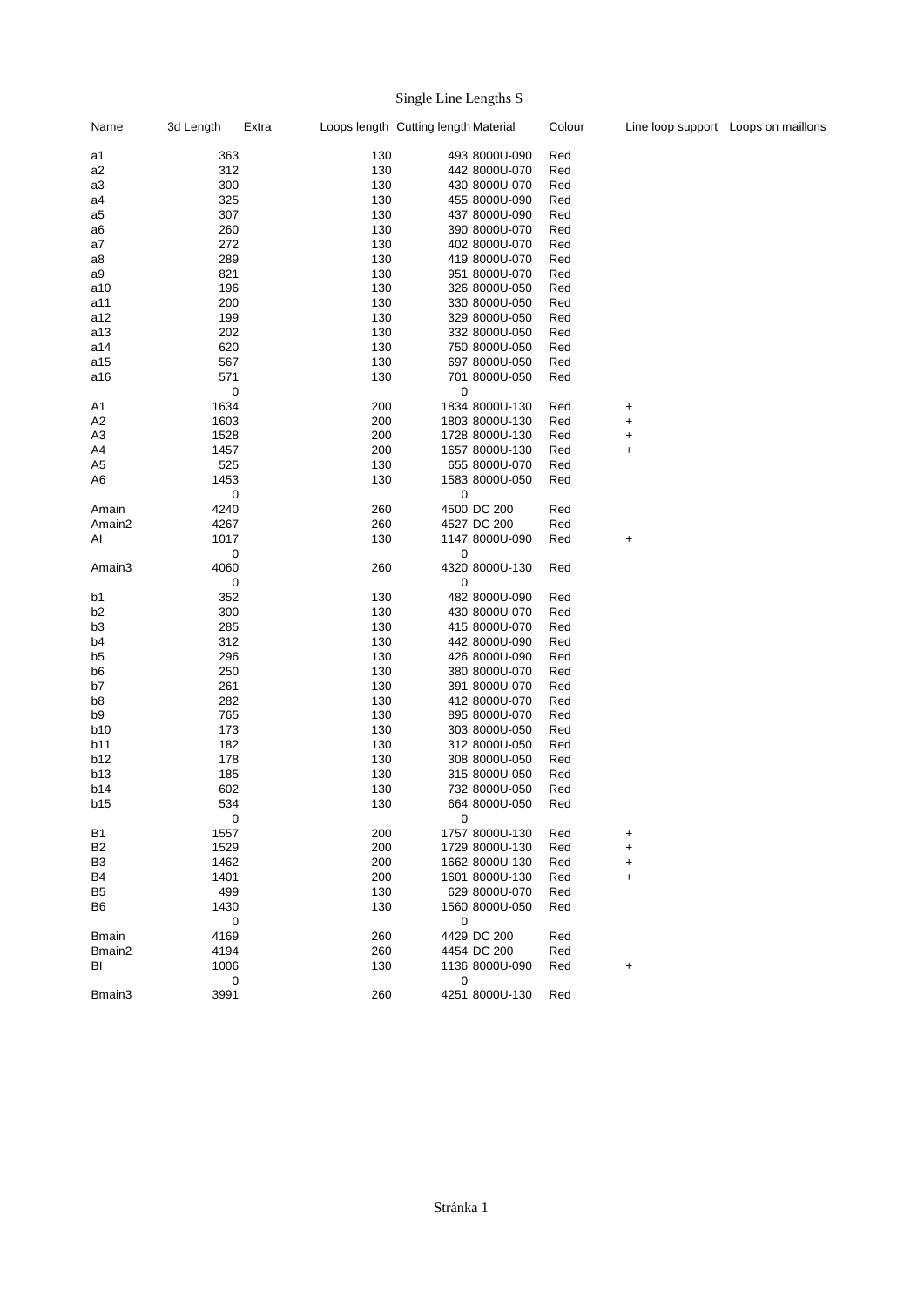## Single Line Lengths S

| Name             | 3d Length          | Extra      | Loops length Cutting length Material | Colour     |           | Line loop support Loops on maillons |
|------------------|--------------------|------------|--------------------------------------|------------|-----------|-------------------------------------|
|                  | 0                  |            | 0                                    |            |           |                                     |
|                  | 80                 |            | 80                                   |            |           |                                     |
|                  | $\mathbf 0$<br>469 | 130        | 0<br>599 8000U-070                   |            |           |                                     |
| c1<br>c2         | 410                | 130        | 540 8000U-050                        | Red<br>Red |           |                                     |
| c3               | 371                | 130        | 501 8000U-050                        | Red        |           |                                     |
|                  |                    | 130        |                                      |            |           |                                     |
| c4               | 405                |            | 535 8000U-050                        | Red        |           |                                     |
| c5               | 300                | 130        | 430 8000U-050                        | Red        |           |                                     |
| c6               | 247                | 130        | 377 8000U-050                        | Red        |           |                                     |
| c7               | 260                | 130        | 390 8000U-050                        | Red        |           |                                     |
| c8<br>c9         | 286<br>725         | 130<br>130 | 416 8000U-050<br>855 8000U-050       | Red<br>Red |           |                                     |
| c10              | 182                | 130        | 312 8000U-050                        |            |           |                                     |
|                  |                    | 130        | 323 8000U-050                        | Red        |           |                                     |
| c11              | 193                | 130        |                                      | Red        |           |                                     |
| c12              | 185                |            | 315 8000U-050                        | Red        |           |                                     |
| c13              | 197                | 130        | 327 8000U-050                        | Red        |           |                                     |
| c14              | 575                | 130        | 705 8000U-050                        | Red        |           |                                     |
| C <sub>1</sub>   | 0<br>1309          | 130        | 0                                    |            |           |                                     |
| C <sub>2</sub>   |                    | 130        | 1439 8000U-090<br>1439 8000U-090     | Red        | $\ddot{}$ |                                     |
|                  | 1309               |            |                                      | Red        | +         |                                     |
| C <sub>3</sub>   | 1309               | 130        | 1439 8000U-090                       | Red        | +         |                                     |
| C <sub>4</sub>   | 1241               | 130        | 1371 8000U-090                       | Red        | $\ddot{}$ |                                     |
| C <sub>5</sub>   | 436                | 130        | 566 8000U-070                        | Red        |           |                                     |
| C <sub>6</sub>   | 1240               | 130        | 1370 8000U-050                       | Red        |           |                                     |
|                  | 0                  |            | 0                                    |            |           |                                     |
| Cmain            | 4510               | 260        | 4770 8000U-190                       | Red        |           |                                     |
| Cmain2           | 4538               | 260        | 4798 8000U-190                       | Red        |           |                                     |
| СI               | 878                | 130        | 1008 8000U-090                       | Red        | $\ddot{}$ |                                     |
|                  | $\mathbf 0$        |            | 0                                    |            |           |                                     |
| Cmain3           | 4333               | 260        | 4593 8000U-130                       | Red        |           | $\ddot{}$                           |
|                  | $\mathbf 0$        |            | 0                                    |            |           |                                     |
| br1              | 747                | 130        | 877 8000U-050                        | Red        |           |                                     |
| br <sub>2</sub>  | 460                | 130        | 590 8000U-050                        | Red        |           |                                     |
| br3              | 540                | 130        | 670 8000U-050                        | Red        |           |                                     |
| br4              | 470                | 130        | 600 8000U-050                        | Red        |           |                                     |
| br5              | 506                | 130        | 636 8000U-050                        | Red        |           |                                     |
| br6              | 346                | 130        | 476 8000U-050                        | Red        |           |                                     |
| br7              | 336                | 130        | 466 8000U-050                        | Red        |           |                                     |
| br8              | 391                | 130        | 521 8000U-050                        | Red        |           |                                     |
| br9              | 315                | 130        | 445 8000U-050                        | Red        |           |                                     |
| br <sub>10</sub> | 323                | 130        | 453 8000U-050                        | Red        |           |                                     |
| br11             | 178                | 130        | 308 8000U-050                        | Red        |           |                                     |
| br12             | 296                | 130        | 426 8000U-050                        | Red        |           |                                     |
|                  | 0                  |            | 0                                    |            |           |                                     |
| BR <sub>1</sub>  | 1398               | 130        | 1528 8000U-050                       | Red        |           |                                     |
| BR <sub>2</sub>  | 1082               | 130        | 1212 8000U-050                       | Red        |           |                                     |
| BR3              | 1023               | 130        | 1153 8000U-050                       | Red        |           |                                     |
| BR4              | 948                | 130        | 1078 8000U-050                       | Red        |           |                                     |
| BR <sub>5</sub>  | 716                | 130        | 846 8000U-050                        | Red        |           |                                     |
| BR <sub>6</sub>  | 889                | 130        | 1019 8000U-050                       | Red        |           |                                     |
|                  | 0                  |            | 0                                    |            |           |                                     |
| BRI              | 2571               | 130        | 2701 8000U-090                       | Red        |           |                                     |
| BRII             | 2402               | 130        | 2532 8000U-090                       | Red        |           |                                     |
| <b>BRIII</b>     | 2571               | 130        | 2701 8000U-070                       | Red        |           |                                     |
|                  | 0                  |            | 0                                    |            |           |                                     |
| <b>BRmain</b>    | 2400               | 300        | 2700 989/1,5                         | Pink       |           |                                     |
|                  | 0                  |            | 0                                    |            |           |                                     |
| ST1              | 477                | 130        | 607 8000U-070                        | Red        |           |                                     |
| ST <sub>2</sub>  | 569                | 130        | 699 8000U-050                        | Red        |           |                                     |
|                  | 0                  |            | 0                                    |            |           |                                     |
| STI              | 4353               | 260        | 4613 8000U-090                       | Natural    |           | $\ddot{}$                           |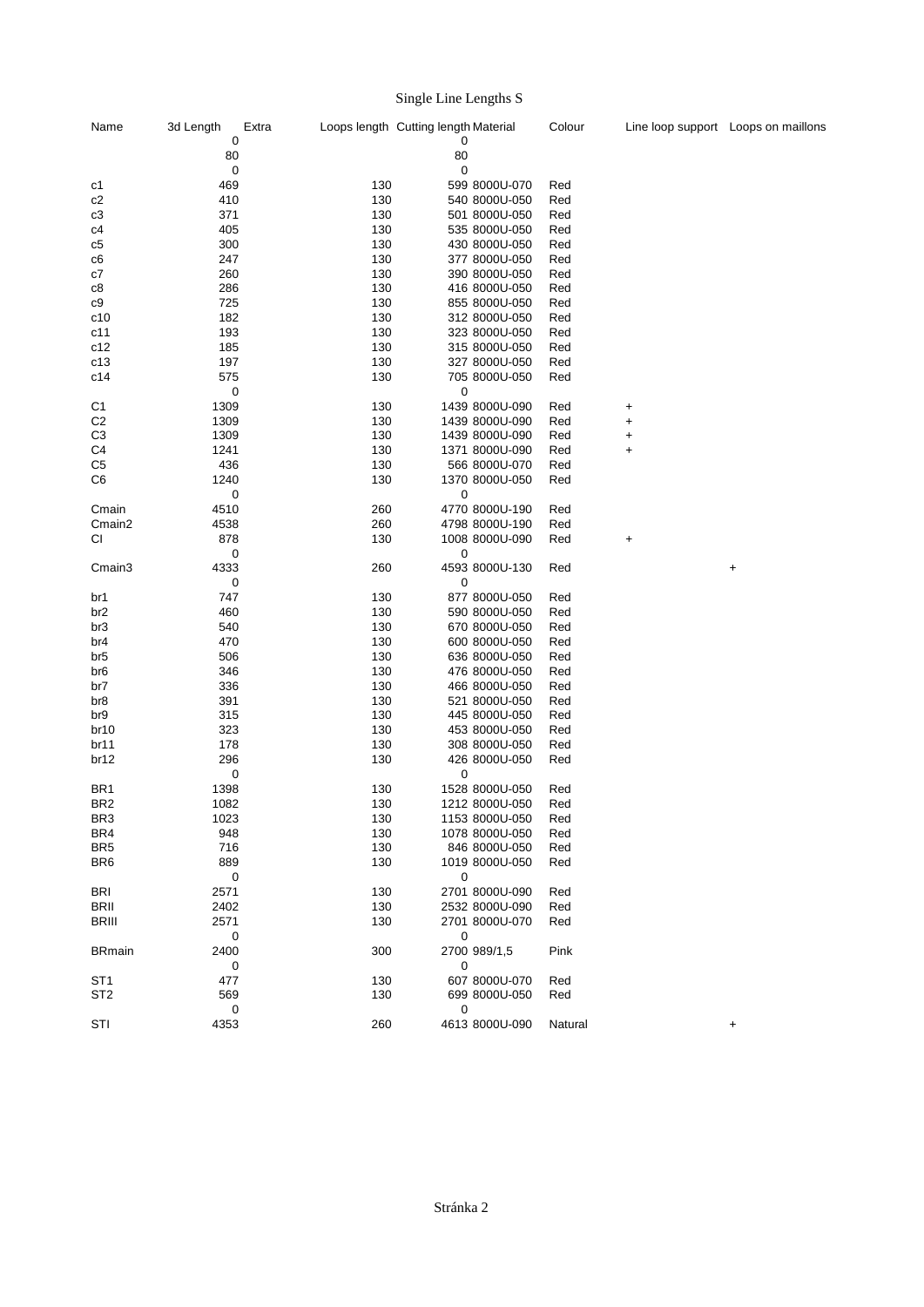## Single Line Lengths M

| Name               | 3d Length | Extra     |     | Loops length Cutting length Material |                | Colour | Line loop support | Loops on maillons |
|--------------------|-----------|-----------|-----|--------------------------------------|----------------|--------|-------------------|-------------------|
| a1                 | 409       |           | 130 |                                      | 539 8000U-090  | Red    |                   |                   |
| a2                 | 356       |           | 130 |                                      | 486 8000U-070  | Red    |                   |                   |
| a3                 | 345       |           | 130 |                                      | 475 8000U-070  | Red    |                   |                   |
| a4                 | 371       |           | 130 |                                      | 501 8000U-090  | Red    |                   |                   |
| a5                 | 354       |           | 130 |                                      | 484 8000U-090  | Red    |                   |                   |
| a6                 | 304       |           | 130 |                                      | 434 8000U-070  | Red    |                   |                   |
| a7                 | 318       |           | 130 |                                      | 448 8000U-070  | Red    |                   |                   |
| a8                 | 335       |           | 130 |                                      | 465 8000U-070  | Red    |                   |                   |
| a9                 | 899       |           | 130 |                                      | 1029 8000U-070 | Red    |                   |                   |
| a10                | 239       |           | 130 |                                      | 369 8000U-050  | Red    |                   |                   |
| a11                | 240       |           | 130 |                                      | 370 8000U-050  | Red    |                   |                   |
| a12                | 241       |           | 130 |                                      | 371 8000U-050  | Red    |                   |                   |
| a13                | 242       |           | 130 |                                      | 372 8000U-050  | Red    |                   |                   |
| a14                | 690       |           | 130 |                                      | 820 8000U-050  | Red    |                   |                   |
| a15                | 635       |           | 130 |                                      | 765 8000U-050  | Red    |                   |                   |
| a16                | 636       |           | 130 |                                      | 766 8000U-050  | Red    |                   |                   |
|                    |           | $\pmb{0}$ |     | $\mathbf 0$                          |                |        |                   |                   |
| A <sub>1</sub>     | 1724      |           | 200 |                                      | 1924 8000U-130 | Red    | +                 |                   |
| A2                 | 1691      |           | 200 |                                      | 1891 8000U-130 | Red    | +                 |                   |
| A <sub>3</sub>     | 1612      |           | 200 |                                      | 1812 8000U-130 | Red    | +                 |                   |
| A4                 | 1537      |           | 200 |                                      | 1737 8000U-130 | Red    | $\ddot{}$         |                   |
| A <sub>5</sub>     | 554       |           | 130 |                                      | 684 8000U-070  | Red    |                   |                   |
| A6                 | 1533      |           | 130 |                                      | 1663 8000U-050 | Red    |                   |                   |
|                    |           | 0         |     | 0                                    |                |        |                   |                   |
| Amain              | 4473      |           | 260 |                                      | 4733 DC 200    | Red    |                   |                   |
| Amain <sub>2</sub> | 4502      |           | 260 |                                      | 4762 DC 200    | Red    |                   |                   |
| Al                 | 1072      |           | 130 |                                      | 1202 8000U-090 | Red    | +                 |                   |
|                    |           | 0         |     | 0                                    |                |        |                   |                   |
| Amain3             | 4283      |           | 260 |                                      | 4543 8000U-130 | Red    |                   |                   |
|                    |           | 0         |     | 0                                    |                |        |                   |                   |
|                    |           |           |     |                                      |                |        |                   |                   |
| b1                 | 406       |           | 130 |                                      | 536 8000U-090  | Red    |                   |                   |
| b <sub>2</sub>     | 352       |           | 130 |                                      | 482 8000U-070  | Red    |                   |                   |
| b <sub>3</sub>     | 339       |           | 130 |                                      | 469 8000U-070  | Red    |                   |                   |
| b <sub>4</sub>     | 367       |           | 130 |                                      | 497 8000U-090  | Red    |                   |                   |
| b <sub>5</sub>     | 352       |           | 130 |                                      | 482 8000U-090  | Red    |                   |                   |
| b6                 | 303       |           | 130 |                                      | 433 8000U-070  | Red    |                   |                   |
| b7                 | 316       |           | 130 |                                      | 446 8000U-070  | Red    |                   |                   |
| b8                 | 337       |           | 130 |                                      | 467 8000U-070  | Red    |                   |                   |
| b9                 | 849       |           | 130 |                                      | 979 8000U-070  | Red    |                   |                   |
| b10                | 224       |           | 130 |                                      | 354 8000U-050  | Red    |                   |                   |
| b11                | 230       |           | 130 |                                      | 360 8000U-050  | Red    |                   |                   |
| b12                | 228       |           | 130 |                                      | 358 8000U-050  | Red    |                   |                   |
| <b>b13</b>         | 233       |           | 130 |                                      | 363 8000U-050  | Red    |                   |                   |
| b14                | 672       |           | 130 |                                      | 802 8000U-050  | Red    |                   |                   |
| <b>b15</b>         | 595       |           | 130 |                                      | 725 8000U-050  | Red    |                   |                   |
|                    |           | 0         |     | 0                                    |                |        |                   |                   |
| <b>B1</b>          | 1643      |           | 200 |                                      | 1843 8000U-130 | Red    | +                 |                   |
| B <sub>2</sub>     | 1613      |           | 200 |                                      | 1813 8000U-130 | Red    | +                 |                   |
| B3                 | 1542      |           | 200 |                                      | 1742 8000U-130 | Red    | +                 |                   |
| B4                 | 1478      |           | 200 |                                      | 1678 8000U-130 | Red    | +                 |                   |
| B5                 | 527       |           | 130 |                                      | 657 8000U-070  | Red    |                   |                   |
| B6                 | 1509      |           | 130 |                                      | 1639 8000U-050 | Red    |                   |                   |
|                    |           | 0         |     | $\pmb{0}$                            |                |        |                   |                   |
| <b>Bmain</b>       | 4398      |           | 260 |                                      | 4658 DC 200    | Red    |                   |                   |
| Bmain2             | 4425      |           | 260 |                                      | 4685 DC 200    | Red    |                   |                   |
| BI                 | 1061      |           | 130 |                                      | 1191 8000U-090 | Red    | +                 |                   |
|                    |           | 0         |     | 0                                    |                |        |                   |                   |
| Bmain3             | 4211      |           | 260 |                                      | 4471 8000U-130 | Red    |                   |                   |
|                    |           | 0         |     | 0                                    |                |        |                   |                   |
|                    | 80        |           |     | 80                                   |                |        |                   |                   |
|                    |           | 0         |     | 0                                    |                |        |                   |                   |
| c1                 | 512       |           | 130 |                                      | 642 8000U-070  | Red    |                   |                   |
| c2                 | 451       |           | 130 |                                      | 581 8000U-050  | Red    |                   |                   |
| c3                 | 412       |           | 130 |                                      | 542 8000U-050  | Red    |                   |                   |
| c4                 | 447       |           | 130 |                                      | 577 8000U-050  | Red    |                   |                   |
| c5                 | 346       |           | 130 |                                      | 476 8000U-050  | Red    |                   |                   |
| c6                 | 290       |           | 130 |                                      | 420 8000U-050  | Red    |                   |                   |
| c7                 | 305       |           | 130 |                                      | 435 8000U-050  | Red    |                   |                   |
| c8                 | 331       |           | 130 |                                      | 461 8000U-050  | Red    |                   |                   |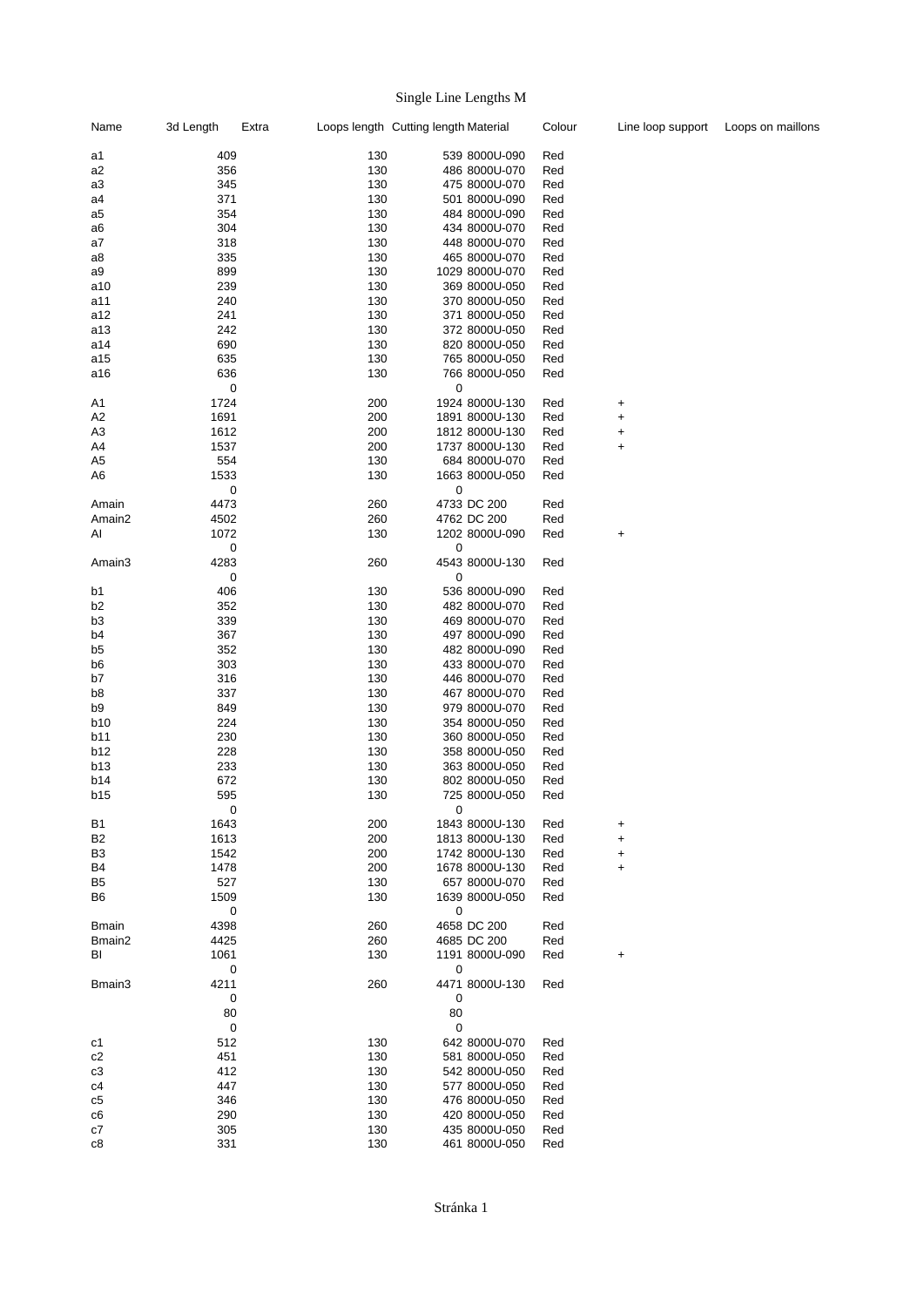## Single Line Lengths M

| Name                               | 3d Length   | Extra |     | Loops length Cutting length Material |                | Colour     | Line loop support | Loops on maillons |
|------------------------------------|-------------|-------|-----|--------------------------------------|----------------|------------|-------------------|-------------------|
| c9                                 | 797         |       | 130 |                                      | 927 8000U-050  | Red        |                   |                   |
| c10                                | 223         |       | 130 |                                      | 353 8000U-050  | Red        |                   |                   |
| c11                                | 231         |       | 130 |                                      | 361 8000U-050  | Red        |                   |                   |
| c12                                | 225         |       | 130 |                                      | 355 8000U-050  | Red        |                   |                   |
| c13                                | 235         |       | 130 |                                      | 365 8000U-050  | Red        |                   |                   |
| c14                                | 643         |       | 130 |                                      | 773 8000U-050  | Red        |                   |                   |
|                                    | $\pmb{0}$   |       |     | 0                                    |                |            |                   |                   |
| C <sub>1</sub>                     | 1381        |       | 130 |                                      | 1511 8000U-090 | Red        | +                 |                   |
| C <sub>2</sub>                     | 1381        |       | 130 |                                      | 1511 8000U-090 | Red        | $\ddot{}$         |                   |
| C <sub>3</sub>                     | 1381        |       | 130 |                                      | 1511 8000U-090 | Red        | $\pmb{+}$         |                   |
| C <sub>4</sub>                     | 1309        |       | 130 |                                      | 1439 8000U-090 | Red        | +                 |                   |
| C <sub>5</sub>                     | 459         |       | 130 |                                      | 589 8000U-070  | Red        |                   |                   |
| C <sub>6</sub>                     | 1309        |       | 130 |                                      | 1439 8000U-050 | Red        |                   |                   |
|                                    | 0           |       |     | 0                                    |                |            |                   |                   |
| Cmain                              | 4758        |       | 260 |                                      | 5018 8000U-190 | Red        |                   |                   |
| Cmain <sub>2</sub>                 | 4787        |       | 260 |                                      | 5047 8000U-190 | Red        |                   |                   |
| СI                                 | 927         |       | 130 |                                      | 1057 8000U-090 | Red        | +                 |                   |
|                                    | $\pmb{0}$   |       |     | 0                                    |                |            |                   |                   |
| Cmain3                             | 4571        |       | 260 |                                      | 4831 8000U-130 | Red        |                   | $\pmb{+}$         |
|                                    | 0           |       |     | 0                                    |                |            |                   |                   |
| br1                                | 754         |       | 130 |                                      | 884 8000U-050  | Red        |                   |                   |
| br <sub>2</sub>                    | 465         |       | 130 |                                      | 595 8000U-050  | Red        |                   |                   |
| br <sub>3</sub>                    | 564         |       | 130 |                                      | 694 8000U-050  | Red        |                   |                   |
| br4                                | 489         |       | 130 |                                      | 619 8000U-050  | Red        |                   |                   |
| br <sub>5</sub>                    | 563         |       | 130 |                                      | 693 8000U-050  | Red        |                   |                   |
| br6                                | 407         |       | 130 |                                      | 537 8000U-050  | Red        |                   |                   |
| br7                                | 403         |       | 130 |                                      | 533 8000U-050  | Red        |                   |                   |
| br8                                | 445         |       | 130 |                                      | 575 8000U-050  | Red        |                   |                   |
| br9                                | 358         |       | 130 |                                      | 488 8000U-050  | Red        |                   |                   |
| br <sub>10</sub>                   | 354         |       | 130 |                                      | 484 8000U-050  | Red        |                   |                   |
| br11                               | 199         |       | 130 |                                      | 329 8000U-050  | Red        |                   |                   |
|                                    | 316         |       | 130 |                                      | 446 8000U-050  |            |                   |                   |
| br12                               | $\mathbf 0$ |       |     |                                      |                | Red        |                   |                   |
|                                    | 1475        |       | 130 | 0                                    |                |            |                   |                   |
| BR <sub>1</sub><br>BR <sub>2</sub> | 1141        |       | 130 |                                      | 1605 8000U-050 | Red<br>Red |                   |                   |
|                                    |             |       |     |                                      | 1271 8000U-050 |            |                   |                   |
| BR <sub>3</sub>                    | 1079        |       | 130 |                                      | 1209 8000U-050 | Red        |                   |                   |
| BR4                                | 1000        |       | 130 |                                      | 1130 8000U-050 | Red        |                   |                   |
| BR <sub>5</sub>                    | 756         |       | 130 |                                      | 886 8000U-050  | Red        |                   |                   |
| BR <sub>6</sub>                    | 938         |       | 130 |                                      | 1068 8000U-050 | Red        |                   |                   |
|                                    | $\pmb{0}$   |       |     | 0                                    |                |            |                   |                   |
| <b>BRI</b>                         | 2712        |       | 130 |                                      | 2842 8000U-090 | Red        |                   |                   |
| <b>BRII</b>                        | 2534        |       | 130 |                                      | 2664 8000U-090 | Red        |                   |                   |
| <b>BRIII</b>                       | 2712        |       | 130 |                                      | 2842 8000U-070 | Red        |                   |                   |
|                                    | 0           |       |     | 0                                    |                |            |                   |                   |
| <b>BRmain</b>                      | 2530        |       | 300 |                                      | 2830 989/1,5   | Pink       |                   |                   |
|                                    | 0           |       |     | 0                                    |                |            |                   |                   |
| ST <sub>1</sub>                    | 503         |       | 130 |                                      | 633 8000U-070  | Red        |                   |                   |
| ST <sub>2</sub>                    | 600         |       | 130 |                                      | 730 8000U-050  | Red        |                   |                   |
|                                    | 0           |       |     | 0                                    |                |            |                   |                   |
| STI                                | 4593        |       | 260 |                                      | 4853 8000U-090 | Natural    |                   | $\ddot{}$         |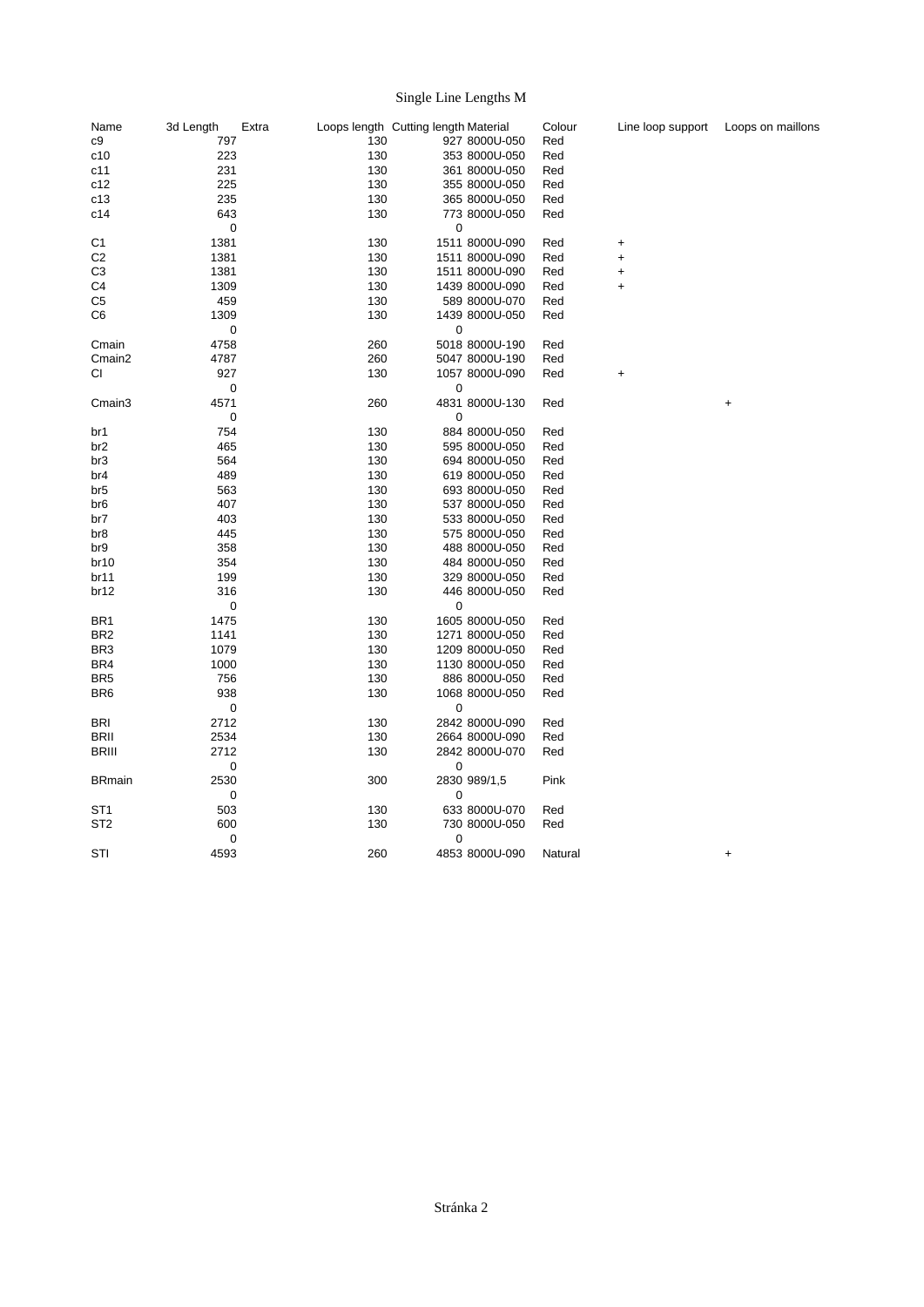# Single Line Lengths L

| Name               | 3d Length | Extra |     | Loops length Cutting length Material |                | Colour |           | Line loop support Loops on maillons |
|--------------------|-----------|-------|-----|--------------------------------------|----------------|--------|-----------|-------------------------------------|
| a1                 | 410       |       | 130 |                                      | 540 8000U-090  | Red    |           |                                     |
| a2                 | 356       |       | 130 |                                      | 486 8000U-070  | Red    |           |                                     |
| a3                 | 345       |       | 130 |                                      | 475 8000U-070  | Red    |           |                                     |
| a4                 | 373       |       | 130 |                                      | 503 8000U-090  | Red    |           |                                     |
| a5                 | 354       |       | 130 |                                      | 484 8000U-090  | Red    |           |                                     |
| a6                 | 303       |       | 130 |                                      | 433 8000U-070  | Red    |           |                                     |
| a7                 | 318       |       | 130 |                                      | 448 8000U-070  | Red    |           |                                     |
|                    | 337       |       | 130 |                                      | 467 8000U-070  |        |           |                                     |
| a8                 |           |       |     |                                      |                | Red    |           |                                     |
| a9                 | 925       |       | 130 |                                      | 1055 8000U-070 | Red    |           |                                     |
| a10                | 238       |       | 130 |                                      | 368 8000U-050  | Red    |           |                                     |
| a11                | 241       |       | 130 |                                      | 371 8000U-050  | Red    |           |                                     |
| a12                | 242       |       | 130 |                                      | 372 8000U-050  | Red    |           |                                     |
| a13                | 244       |       | 130 |                                      | 374 8000U-050  | Red    |           |                                     |
| a14                | 713       |       | 130 |                                      | 843 8000U-050  | Red    |           |                                     |
| a15                | 655       |       | 130 |                                      | 785 8000U-050  | Red    |           |                                     |
| a16                | 658       |       | 130 |                                      | 788 8000U-050  | Red    |           |                                     |
|                    | 0         |       |     | 0                                    |                |        |           |                                     |
| A <sub>1</sub>     | 1796      |       | 200 |                                      | 1996 8000U-130 | Red    | +         |                                     |
| A2                 | 1761      |       | 200 |                                      | 1961 8000U-130 | Red    | $\ddot{}$ |                                     |
| A <sub>3</sub>     | 1679      |       | 200 |                                      | 1879 8000U-130 | Red    | +         |                                     |
| A4                 | 1602      |       | 200 |                                      | 1802 8000U-130 | Red    | $\ddot{}$ |                                     |
| A <sub>5</sub>     | 577       |       | 130 |                                      | 707 8000U-070  | Red    |           |                                     |
| A6                 | 1597      |       | 130 |                                      | 1727 8000U-050 |        |           |                                     |
|                    |           |       |     |                                      |                | Red    |           |                                     |
|                    | 0         |       |     | 0                                    |                |        |           |                                     |
| Amain              | 4659      |       | 260 |                                      | 4919 DC 200    | Red    |           |                                     |
| Amain <sub>2</sub> | 4689      |       | 260 |                                      | 4949 DC 200    | Red    |           |                                     |
| ΑI                 | 1117      |       | 130 |                                      | 1247 8000U-090 | Red    | +         |                                     |
|                    | 0         |       |     | 0                                    |                |        |           |                                     |
| Amain3             | 4461      |       | 260 |                                      | 4721 8000U-130 | Red    |           |                                     |
|                    | 0         |       |     | 0                                    |                |        |           |                                     |
| b1                 | 410       |       | 130 |                                      | 540 8000U-090  | Red    |           |                                     |
| b <sub>2</sub>     | 354       |       | 130 |                                      | 484 8000U-070  | Red    |           |                                     |
| b3                 | 341       |       | 130 |                                      | 471 8000U-070  | Red    |           |                                     |
| b4                 | 371       |       | 130 |                                      | 501 8000U-090  | Red    |           |                                     |
| b5                 | 355       |       | 130 |                                      | 485 8000U-090  | Red    |           |                                     |
| b6                 | 305       |       | 130 |                                      | 435 8000U-070  | Red    |           |                                     |
| b7                 | 319       |       | 130 |                                      | 449 8000U-070  | Red    |           |                                     |
|                    |           |       |     |                                      |                |        |           |                                     |
| b8                 | 342       |       | 130 |                                      | 472 8000U-070  | Red    |           |                                     |
| b9                 | 877       |       | 130 |                                      | 1007 8000U-070 | Red    |           |                                     |
| b10                | 226       |       | 130 |                                      | 356 8000U-050  | Red    |           |                                     |
| b11                | 234       |       | 130 |                                      | 364 8000U-050  | Red    |           |                                     |
| b12                | 232       |       | 130 |                                      | 362 8000U-050  | Red    |           |                                     |
| b13                | 237       |       | 130 |                                      | 367 8000U-050  | Red    |           |                                     |
| b14                | 694       |       | 130 |                                      | 824 8000U-050  | Red    |           |                                     |
| b15                | 616       |       | 130 |                                      | 746 8000U-050  | Red    |           |                                     |
|                    | 0         |       |     | 0                                    |                |        |           |                                     |
| B1                 | 1711      |       | 200 |                                      | 1911 8000U-130 | Red    | +         |                                     |
| B <sub>2</sub>     | 1680      |       | 200 |                                      | 1880 8000U-130 | Red    | $\ddot{}$ |                                     |
| B <sub>3</sub>     | 1606      |       | 200 |                                      | 1806 8000U-130 | Red    | $\ddot{}$ |                                     |
| B4                 | 1540      |       | 200 |                                      | 1740 8000U-130 | Red    | +         |                                     |
| B5                 | 549       |       | 130 |                                      | 679 8000U-070  | Red    |           |                                     |
| B6                 | 1571      |       | 130 |                                      | 1701 8000U-050 | Red    |           |                                     |
|                    | 0         |       |     |                                      |                |        |           |                                     |
|                    |           |       |     | 0                                    |                |        |           |                                     |
| <b>Bmain</b>       | 4581      |       | 260 |                                      | 4841 DC 200    | Red    |           |                                     |
| Bmain2             | 4609      |       | 260 |                                      | 4869 DC 200    | Red    |           |                                     |
| BI                 | 1105      |       | 130 |                                      | 1235 8000U-090 | Red    | +         |                                     |
|                    | 0         |       |     | 0                                    |                |        |           |                                     |
| Bmain3             | 4386      |       | 260 |                                      | 4646 8000U-130 | Red    |           |                                     |
|                    | 0         |       |     | 0                                    |                |        |           |                                     |
|                    | $\pmb{0}$ |       |     | 0                                    |                |        |           |                                     |
|                    | 0         |       |     | 0                                    |                |        |           |                                     |
| c1                 | 517       |       | 130 |                                      | 647 8000U-070  | Red    |           |                                     |
| c2                 | 454       |       | 130 |                                      | 584 8000U-050  | Red    |           |                                     |
| c3                 | 413       |       | 130 |                                      | 543 8000U-050  | Red    |           |                                     |
| c4                 | 451       |       | 130 |                                      | 581 8000U-050  | Red    |           |                                     |
| c5                 | 346       |       | 130 |                                      | 476 8000U-050  | Red    |           |                                     |
| c6                 | 288       |       | 130 |                                      | 418 8000U-050  | Red    |           |                                     |
|                    |           |       |     |                                      |                |        |           |                                     |
| c7                 | 305       |       | 130 |                                      | 435 8000U-050  | Red    |           |                                     |
| c8                 | 333       |       | 130 |                                      | 463 8000U-050  | Red    |           |                                     |